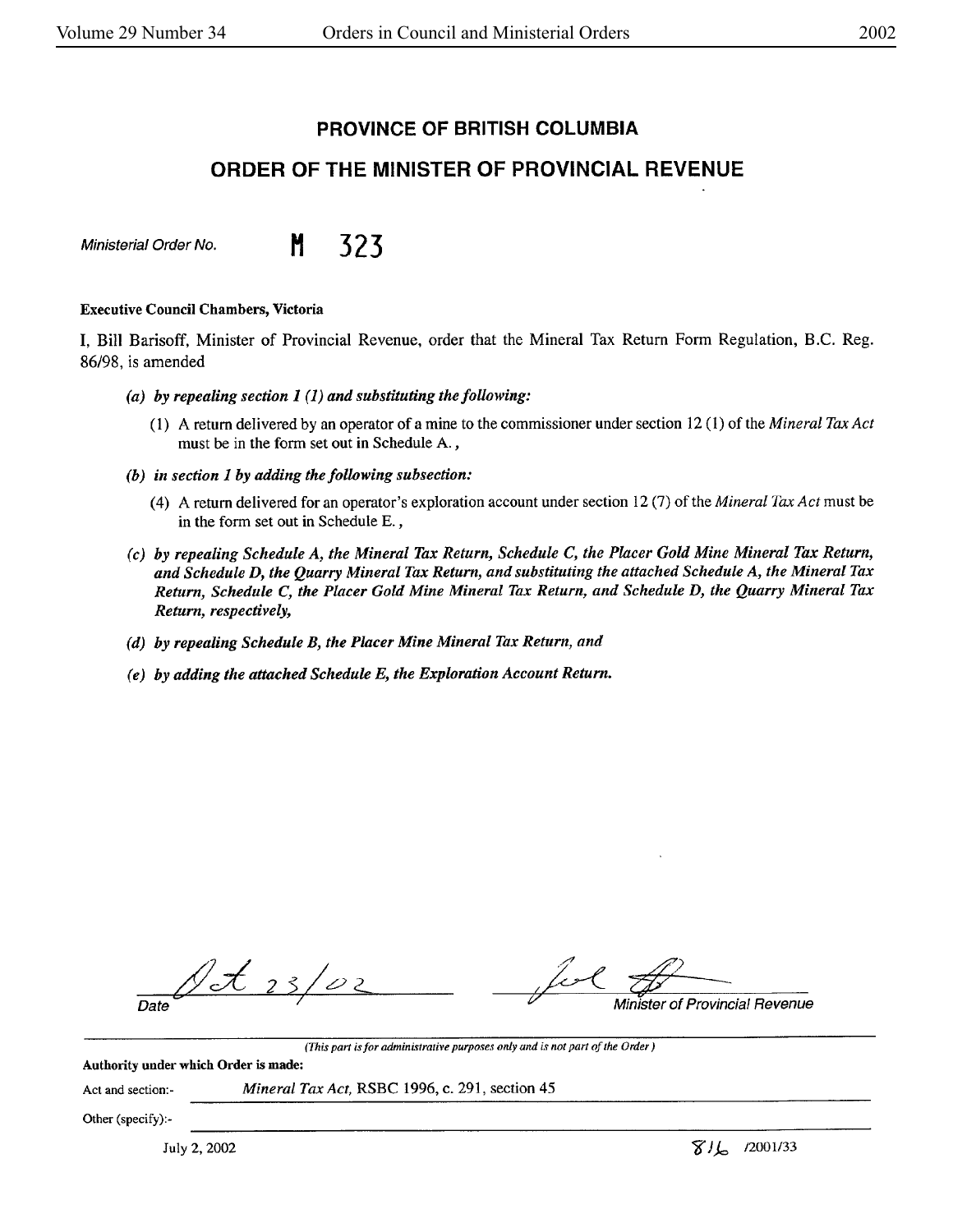Page 1 of 5

#### SCHEDULE A



**Ministry of Provincial Revenue** 

## **MINERAL TAX ACT MINERAL TAX RETURN**

Freedom of Information and Protection of Privacy Act - The personal information requested on this form is collected under the authonty of, and will be used for purposes of administering the *Mineral Tax Act* RSBC1996 c. 291 If you have any questions about the collection and use of this information, please contact the Mineral, Oil and Gas<br>Revenue Branch at P.O. Box 9328 Stn Prov. Gov't, Victo

| FISCAL YEAR OF MINE | FROM | M | TO. | D. | м | FILE NO. |  |
|---------------------|------|---|-----|----|---|----------|--|
| NAME OF MINE        |      |   |     |    |   |          |  |
| NAME OF OPERATOR    |      |   |     |    |   |          |  |
| ADDRESS OF OPERATOR |      |   |     |    |   |          |  |
|                     |      |   |     |    |   |          |  |
|                     |      |   |     |    |   |          |  |
|                     |      |   |     |    |   |          |  |

Proportionate Share of the Mine Reported on this Return **Example 2018 I**  $\frac{96}{1}$  **I** 

Remittance with this Return |  $\sim$   $\sim$   $\sim$   $\sim$   $\sim$   $\sim$   $\sim$   $\sim$ 

Cheques in payment of any balance due must be made payable to the Minister of Finance and delivered with this return Payment may also, by prior arrangement, be deposited at the Victoria branch of the principal banker of the Government of British Columbia.

- **CERTIFICATION** -.. certify that this return, including accompanying schedules and statements, has been examined by me and to the best of my knowledge and belief reflects the results from the operation of the mine and is in conformity with the provisions of the Mineral Tax Act. (Date) (Signature) (Signature) (Signature (Signature in the second second second second second second second second second second second second second second second second second second second second second second second s . The contract of the contract of the contract of the contract of the contract of the contract of the contract of the contract of the contract of the contract of the contract of the contract of the contract of the contrac SUPPLEMENTARY INFORMATION REQUIRED WITH THIS RETURN -(1) Financial statements of the operator and net earnings statement for the mine. (2) If the operator is a corporation, a copy of the federal T2 Corporation Income Tax Return, with copies of supporting schedules.

# **PERSON** TO **WHOM INQUIRIES REGARDING THIS RETURN SHOULD BE DIRECTED**

Name **Number of the Contract of the Contract of the Contract of the Contract of Telephone Number** of Telephone Number Address Fax Number Fax Number of the Second Library of the Second Library of the Second Library of the Second Library of the Second Library of the Second Library of the Second Library of the Second Library of the Second Li

**DELIVERY**  This completed return and cheque for any balance payable must be delivered by the last day of the sixth month following the end of the fiscal year of the mine to: Facsimile 250 952-0191 Commissioner, Mineral Tax Act PO Box 9328 Stn Prov Gov't Victoria, B.C. V8W9N3 Telephone 250 952-0192 or 1 800 667-1182

MPR 001-1 REV02/03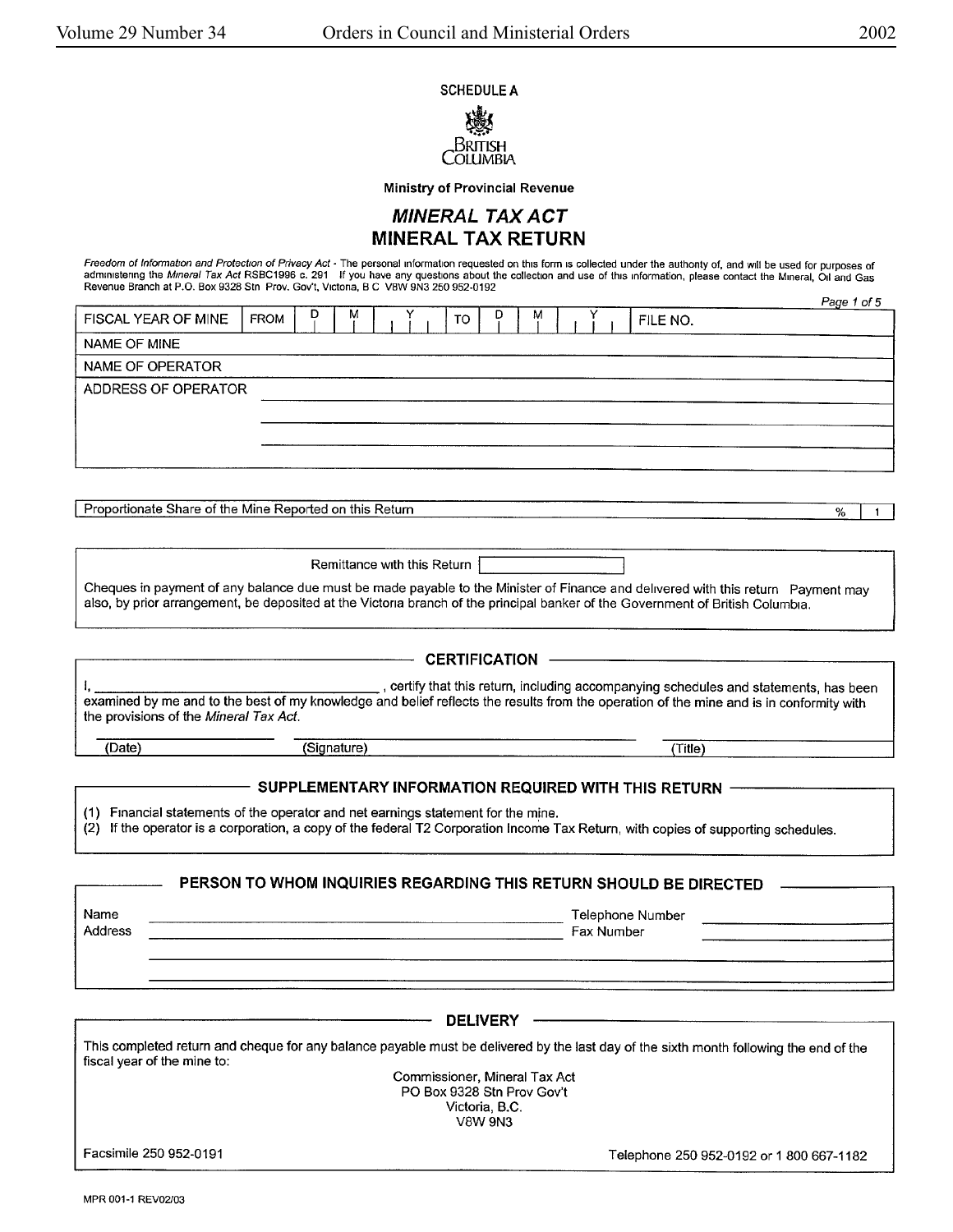



**MINERAL TAX ACT MINERAL TAX RETURN** 

| <b>CALCULATION OF AMOUNT PAYABLE</b><br>Total Taxes Payable [line 24]<br>Deduct: Reclamation Tax Credit [page 5, line 42]<br>Monthly instalments paid for the fiscal year<br>Other credits (specify)<br>Balance of Taxes Payable/(Overpaid)<br>Subtotal [sum of lines 3 to 6]<br>Add late filing penalty<br><b>Total Overpaid</b><br><b>Total Payable</b><br>Do you want overpayment<br>refunded<br>credited to another year<br>NET CURRENT PROCEEDS TAX CALCULATION<br>Net Current Proceeds [page 3, line 43]<br>Net Current Proceeds Tax rate<br>$\times$<br>Net Current Proceeds Tax Payable [line 12 $\times$ line 13; to line 20 and 27]<br><b>NET REVENUE TAX CALCULATION</b><br>Net Revenue [page 4, line 113]<br>Net Revenue Tax rate<br>$\times$<br>Net Revenue Tax [line 15 x line 16]<br>Deduct the lesser of Subtotal B in the Cumulative Tax Credit Account [line 28] and Net Revenue Tax [line 17]<br>Net Revenue Tax Payable [to line 21 and page 5, line 36]<br>TOTAL TAXES PAYABLE CALCULATION<br>Net Current Proceeds Tax Payable [line 14]<br>Net Revenue Tax Payable [line 19]<br>Subtotal A [line 20 plus line 21]<br>Deduct Earned Depletion Tax Credit - deduct the lesser of:<br>(a) 25% of Subtotal A [line 22]<br>(b) Balance of Earned Depletion Base Account<br>at the end of the preceding fiscal year [line 31]<br>Total Taxes Payable [to line 3]<br><b>CUMULATIVE TAX CREDIT ACCOUNT</b><br>Balance at the end of the preceding fiscal year<br>Imputed Interest<br>Calculation: Balance at the end of the preceding fiscal year [line 25]<br>x Investment Allowance rate<br>Net Current Proceeds Tax Paid [line 14]<br>Subtotal B [sum of lines 25 to 27]<br>Deduct the lesser of Net Revenue Tax [line 17] and Subtotal B [line 28]<br><b>Ending Balance</b><br><b>EARNED DEPLETION BASE ACCOUNT</b><br>Balance at the end of the preceding fiscal year<br>Deduct amount claimed as a tax credit in the current fiscal year fline 23] | Page 2 of 5                  |  |
|------------------------------------------------------------------------------------------------------------------------------------------------------------------------------------------------------------------------------------------------------------------------------------------------------------------------------------------------------------------------------------------------------------------------------------------------------------------------------------------------------------------------------------------------------------------------------------------------------------------------------------------------------------------------------------------------------------------------------------------------------------------------------------------------------------------------------------------------------------------------------------------------------------------------------------------------------------------------------------------------------------------------------------------------------------------------------------------------------------------------------------------------------------------------------------------------------------------------------------------------------------------------------------------------------------------------------------------------------------------------------------------------------------------------------------------------------------------------------------------------------------------------------------------------------------------------------------------------------------------------------------------------------------------------------------------------------------------------------------------------------------------------------------------------------------------------------------------------------------------------------------------------------------------------------------------------------------------------|------------------------------|--|
|                                                                                                                                                                                                                                                                                                                                                                                                                                                                                                                                                                                                                                                                                                                                                                                                                                                                                                                                                                                                                                                                                                                                                                                                                                                                                                                                                                                                                                                                                                                                                                                                                                                                                                                                                                                                                                                                                                                                                                        |                              |  |
|                                                                                                                                                                                                                                                                                                                                                                                                                                                                                                                                                                                                                                                                                                                                                                                                                                                                                                                                                                                                                                                                                                                                                                                                                                                                                                                                                                                                                                                                                                                                                                                                                                                                                                                                                                                                                                                                                                                                                                        | 3<br>4<br>5<br>6             |  |
|                                                                                                                                                                                                                                                                                                                                                                                                                                                                                                                                                                                                                                                                                                                                                                                                                                                                                                                                                                                                                                                                                                                                                                                                                                                                                                                                                                                                                                                                                                                                                                                                                                                                                                                                                                                                                                                                                                                                                                        | $\overline{7}$<br>8          |  |
|                                                                                                                                                                                                                                                                                                                                                                                                                                                                                                                                                                                                                                                                                                                                                                                                                                                                                                                                                                                                                                                                                                                                                                                                                                                                                                                                                                                                                                                                                                                                                                                                                                                                                                                                                                                                                                                                                                                                                                        | 11                           |  |
|                                                                                                                                                                                                                                                                                                                                                                                                                                                                                                                                                                                                                                                                                                                                                                                                                                                                                                                                                                                                                                                                                                                                                                                                                                                                                                                                                                                                                                                                                                                                                                                                                                                                                                                                                                                                                                                                                                                                                                        |                              |  |
|                                                                                                                                                                                                                                                                                                                                                                                                                                                                                                                                                                                                                                                                                                                                                                                                                                                                                                                                                                                                                                                                                                                                                                                                                                                                                                                                                                                                                                                                                                                                                                                                                                                                                                                                                                                                                                                                                                                                                                        |                              |  |
|                                                                                                                                                                                                                                                                                                                                                                                                                                                                                                                                                                                                                                                                                                                                                                                                                                                                                                                                                                                                                                                                                                                                                                                                                                                                                                                                                                                                                                                                                                                                                                                                                                                                                                                                                                                                                                                                                                                                                                        | 12<br>2%<br>13               |  |
|                                                                                                                                                                                                                                                                                                                                                                                                                                                                                                                                                                                                                                                                                                                                                                                                                                                                                                                                                                                                                                                                                                                                                                                                                                                                                                                                                                                                                                                                                                                                                                                                                                                                                                                                                                                                                                                                                                                                                                        | 14                           |  |
|                                                                                                                                                                                                                                                                                                                                                                                                                                                                                                                                                                                                                                                                                                                                                                                                                                                                                                                                                                                                                                                                                                                                                                                                                                                                                                                                                                                                                                                                                                                                                                                                                                                                                                                                                                                                                                                                                                                                                                        |                              |  |
|                                                                                                                                                                                                                                                                                                                                                                                                                                                                                                                                                                                                                                                                                                                                                                                                                                                                                                                                                                                                                                                                                                                                                                                                                                                                                                                                                                                                                                                                                                                                                                                                                                                                                                                                                                                                                                                                                                                                                                        | 15<br>13 %<br>16<br>17<br>18 |  |
|                                                                                                                                                                                                                                                                                                                                                                                                                                                                                                                                                                                                                                                                                                                                                                                                                                                                                                                                                                                                                                                                                                                                                                                                                                                                                                                                                                                                                                                                                                                                                                                                                                                                                                                                                                                                                                                                                                                                                                        | 19                           |  |
|                                                                                                                                                                                                                                                                                                                                                                                                                                                                                                                                                                                                                                                                                                                                                                                                                                                                                                                                                                                                                                                                                                                                                                                                                                                                                                                                                                                                                                                                                                                                                                                                                                                                                                                                                                                                                                                                                                                                                                        |                              |  |
|                                                                                                                                                                                                                                                                                                                                                                                                                                                                                                                                                                                                                                                                                                                                                                                                                                                                                                                                                                                                                                                                                                                                                                                                                                                                                                                                                                                                                                                                                                                                                                                                                                                                                                                                                                                                                                                                                                                                                                        | 20<br>21<br>22               |  |
|                                                                                                                                                                                                                                                                                                                                                                                                                                                                                                                                                                                                                                                                                                                                                                                                                                                                                                                                                                                                                                                                                                                                                                                                                                                                                                                                                                                                                                                                                                                                                                                                                                                                                                                                                                                                                                                                                                                                                                        | 23                           |  |
|                                                                                                                                                                                                                                                                                                                                                                                                                                                                                                                                                                                                                                                                                                                                                                                                                                                                                                                                                                                                                                                                                                                                                                                                                                                                                                                                                                                                                                                                                                                                                                                                                                                                                                                                                                                                                                                                                                                                                                        | 24                           |  |
|                                                                                                                                                                                                                                                                                                                                                                                                                                                                                                                                                                                                                                                                                                                                                                                                                                                                                                                                                                                                                                                                                                                                                                                                                                                                                                                                                                                                                                                                                                                                                                                                                                                                                                                                                                                                                                                                                                                                                                        |                              |  |
|                                                                                                                                                                                                                                                                                                                                                                                                                                                                                                                                                                                                                                                                                                                                                                                                                                                                                                                                                                                                                                                                                                                                                                                                                                                                                                                                                                                                                                                                                                                                                                                                                                                                                                                                                                                                                                                                                                                                                                        | 25<br>26                     |  |
|                                                                                                                                                                                                                                                                                                                                                                                                                                                                                                                                                                                                                                                                                                                                                                                                                                                                                                                                                                                                                                                                                                                                                                                                                                                                                                                                                                                                                                                                                                                                                                                                                                                                                                                                                                                                                                                                                                                                                                        | 27<br>28                     |  |
|                                                                                                                                                                                                                                                                                                                                                                                                                                                                                                                                                                                                                                                                                                                                                                                                                                                                                                                                                                                                                                                                                                                                                                                                                                                                                                                                                                                                                                                                                                                                                                                                                                                                                                                                                                                                                                                                                                                                                                        | 29                           |  |
|                                                                                                                                                                                                                                                                                                                                                                                                                                                                                                                                                                                                                                                                                                                                                                                                                                                                                                                                                                                                                                                                                                                                                                                                                                                                                                                                                                                                                                                                                                                                                                                                                                                                                                                                                                                                                                                                                                                                                                        | 30                           |  |
|                                                                                                                                                                                                                                                                                                                                                                                                                                                                                                                                                                                                                                                                                                                                                                                                                                                                                                                                                                                                                                                                                                                                                                                                                                                                                                                                                                                                                                                                                                                                                                                                                                                                                                                                                                                                                                                                                                                                                                        |                              |  |
|                                                                                                                                                                                                                                                                                                                                                                                                                                                                                                                                                                                                                                                                                                                                                                                                                                                                                                                                                                                                                                                                                                                                                                                                                                                                                                                                                                                                                                                                                                                                                                                                                                                                                                                                                                                                                                                                                                                                                                        | 31<br>32                     |  |
| <b>Ending Balance</b>                                                                                                                                                                                                                                                                                                                                                                                                                                                                                                                                                                                                                                                                                                                                                                                                                                                                                                                                                                                                                                                                                                                                                                                                                                                                                                                                                                                                                                                                                                                                                                                                                                                                                                                                                                                                                                                                                                                                                  | 33                           |  |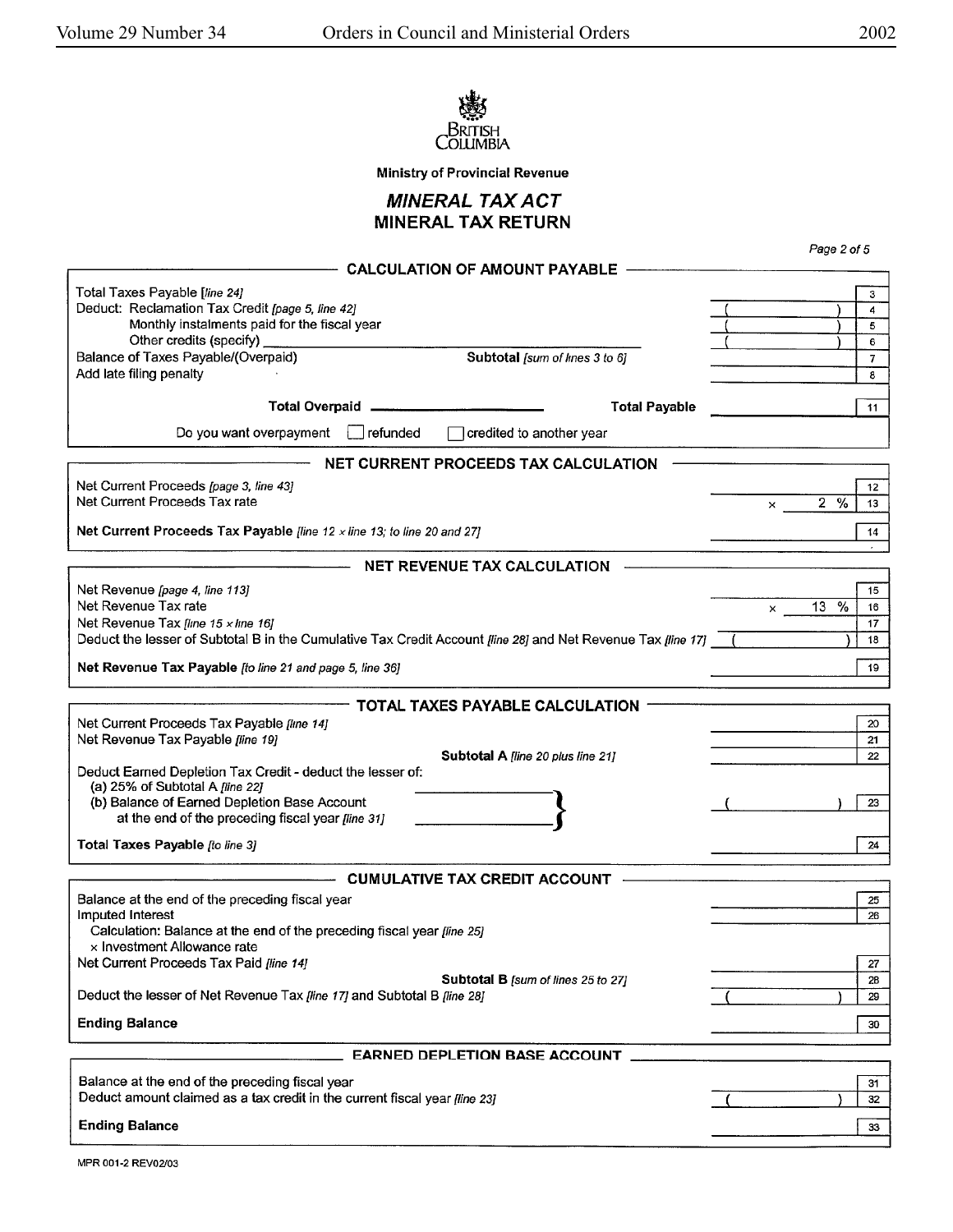

**MINERAL TAX** ACT **MINERAL TAX** RETURN

|                                                                                | Net Current Proceeds = the amount by which Gross Revenue [line 52] exceeds | Refining and treatment                       |           | 53  |
|--------------------------------------------------------------------------------|----------------------------------------------------------------------------|----------------------------------------------|-----------|-----|
| Total Current Operating Costs [line 64] This amount must not be less than zero |                                                                            | Marketing and distribution                   |           | 54  |
|                                                                                |                                                                            | Postproduction development costs             |           | 55  |
| Net Current Proceeds [to page 2, line 12]                                      | 43                                                                         | Mining                                       |           | 56  |
|                                                                                |                                                                            | Milling                                      |           | 57  |
|                                                                                |                                                                            | General site services                        |           | 58  |
| <b>GROSS REVENUE CALCULATION</b>                                               |                                                                            | Non-capital reclamation cost transfer        |           | 59  |
| Value of mineral product sold                                                  | 44                                                                         | Minesite general and administrative          |           | 60  |
| Other current operating cost recoveries                                        | 48                                                                         | Change in cost of mineral product inventory: |           |     |
| Reclamation recovery (page 5, line 149]                                        | 49                                                                         | Opening Inventory                            |           |     |
| Other                                                                          | 49a                                                                        | Less ending Inventory (                      |           | 62  |
| Exemption for individuals                                                      | 51                                                                         |                                              |           |     |
| [page 1, line $1 \times $50,000$ ]                                             |                                                                            | Head office administrative costs             |           | 63  |
| Gross Revenue [to page 4, line 105]                                            | 52                                                                         | Other                                        |           | 63a |
|                                                                                |                                                                            | (attach schedule for detail)                 |           |     |
|                                                                                |                                                                            | <b>Total Current Operating Costs</b>         |           | 64  |
|                                                                                |                                                                            | [to page 4, line 118]                        |           |     |
|                                                                                |                                                                            | - RECONCILIATION WITH NET EARNINGS           |           |     |
| Net earnings / (loss) per financial statements                                 |                                                                            |                                              | 65        |     |
| Additions: Income tax expense                                                  |                                                                            |                                              | 66        |     |
| Lease/rental expense                                                           |                                                                            |                                              | 67        |     |
| Reclamation expense added to the Reclamation Cost Account                      |                                                                            |                                              | 68        |     |
| Royalties                                                                      |                                                                            |                                              | 69        |     |
| Business interruption insurance premiums                                       |                                                                            |                                              | 70        |     |
| Expense provisions credited to reserves                                        |                                                                            |                                              | 71        |     |
| Net realizable value of opening inventory less cost                            |                                                                            |                                              | 72        |     |
| Unrelated overhead                                                             |                                                                            |                                              | 73        |     |
| Cost of purchased product sold                                                 |                                                                            |                                              | 75        |     |
| Unrelated cost of sales                                                        |                                                                            |                                              | 76        |     |
| Costs of financing and arranging financing                                     |                                                                            |                                              | 77        |     |
| Interest expense                                                               |                                                                            |                                              | 78        |     |
| Provisions for depreciation or depletion                                       |                                                                            |                                              | 79        |     |
| Exploration expense                                                            |                                                                            |                                              | 80        |     |
| Costs of incorporation, organization or reorganization                         |                                                                            |                                              | 81        |     |
| Writedown of asset values                                                      |                                                                            |                                              | 82        |     |
| Other                                                                          |                                                                            |                                              | 84        |     |
| (attach schedule for detail)                                                   |                                                                            |                                              |           |     |
|                                                                                |                                                                            | Subtotal [sum of lines 65 to 84]             | 88        |     |
| Deductions: Non-capital reclamation cost transfer [page 5, line 144]           |                                                                            |                                              |           |     |
| Costs charged to reserves on financial statements                              |                                                                            |                                              | 89        |     |
| Net realizable value of closing inventory less cost                            |                                                                            |                                              | 90        |     |
| Mine revenue from the sale of purchased product                                |                                                                            |                                              | 91        |     |
| Net gains/(losses) on disposal of assets                                       |                                                                            |                                              | 92        |     |
| Hedging gains/(losses)                                                         |                                                                            |                                              | 93        |     |
| Unrelated sales revenue                                                        |                                                                            |                                              | 94        |     |
| Interest income                                                                |                                                                            |                                              | 95        |     |
|                                                                                |                                                                            |                                              | 96        |     |
|                                                                                |                                                                            |                                              |           |     |
| Dividend income<br>Other                                                       |                                                                            |                                              | 97<br>100 |     |

MPR 001-3 REV 02/03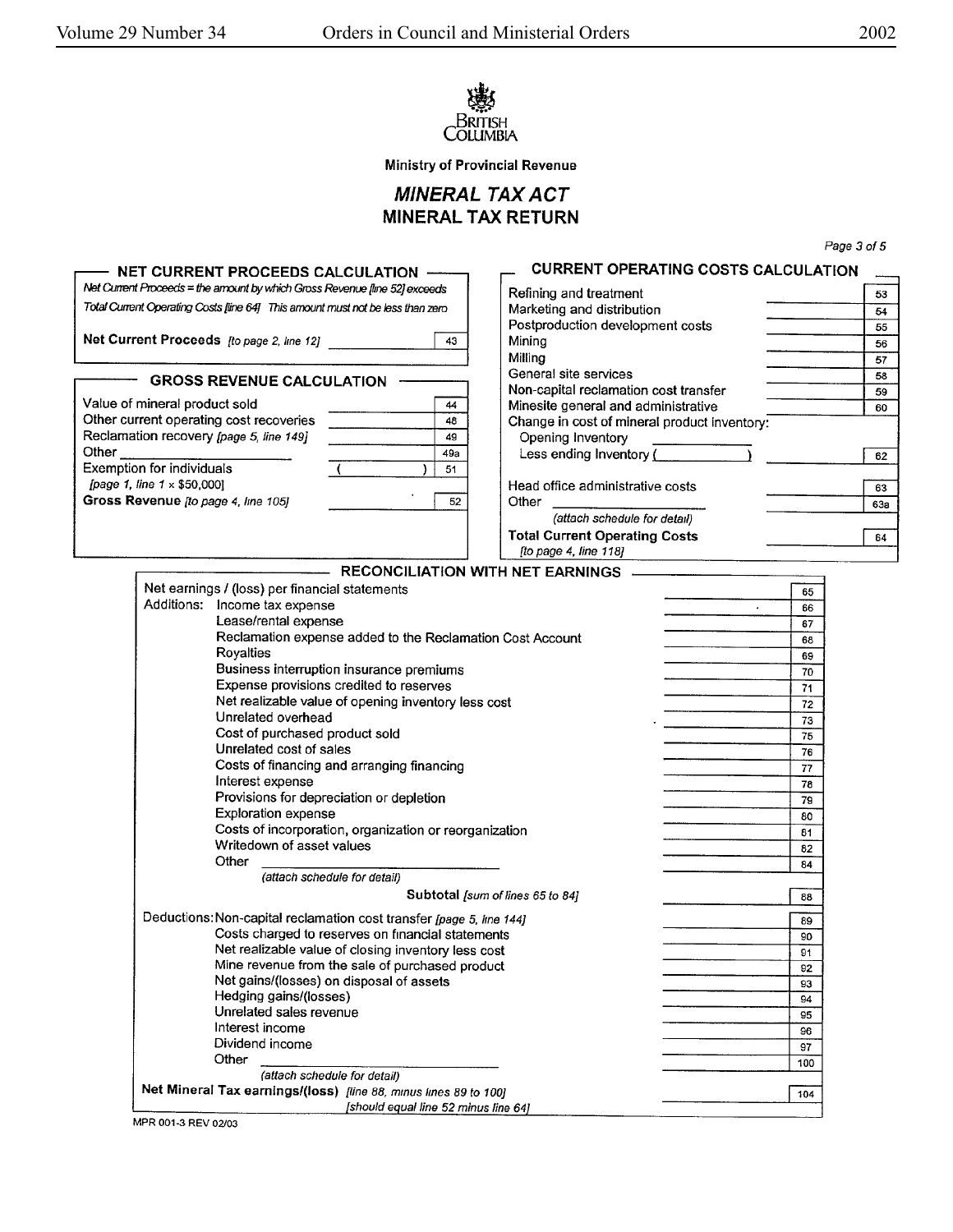



## MINERAL TAX ACT MINERAL TAX RETURN

|                                                                                                     | Page 4 of 5 |
|-----------------------------------------------------------------------------------------------------|-------------|
| <b>NET REVENUE CALCULATION</b>                                                                      |             |
| Gross Revenue [page 3, line 52]                                                                     | 105         |
| Grants, subsidies and other assistance in respect of capital assets                                 | 106         |
| Insurance proceeds in respect of capital assets                                                     | 107         |
| Revenue in the nature of capital asset cost recovery                                                | 108         |
| Proceeds on disposal of capital assets                                                              | 109         |
| Deemed disposition proceeds for assets taken out of use at the mine                                 | 110         |
| Subtotal C [sum of lines 105 to 110]                                                                | 111         |
| Deduct Cumulative Expenditure claim - the lesser of Subtotal E [line 127] and Subtotal C [line 111] | 112         |
| Net Revenue [to page 2, line 15]                                                                    | 113         |
|                                                                                                     |             |

#### **CUMULATIVE EXPENDITURE ACCOUNT**

| Balance at the end of the preceding fiscal year                                  |                                     |      |
|----------------------------------------------------------------------------------|-------------------------------------|------|
| Adjustments (specify)                                                            |                                     | 114  |
| Pre-production Discovery Costs                                                   |                                     | 115  |
| Development costs prior to commercial production                                 |                                     | 116  |
| New mine allowance [new mine expenditures $\times$ 1/3]                          |                                     | 117  |
| Total Current Operating Costs [page 3, line 64]                                  |                                     | 117a |
|                                                                                  |                                     | 118  |
| Net increase /(decrease) in inventories:                                         |                                     |      |
| Closing mineral product inventory at cost                                        |                                     |      |
| Closing supplies inventory at cost                                               |                                     |      |
| Opening mineral product inventory at cost                                        |                                     |      |
| Opening supplies inventory at cost                                               |                                     | 119  |
| Payments on leases and rentals                                                   |                                     | 120  |
| Cost of capital assets purchased                                                 |                                     | 121  |
| Exploration cost allocation [complete Election to Allocate Exploration Expenses] |                                     | 122  |
| Research costs                                                                   |                                     | 123  |
| Reclamation Cost Transfer [page 5, line 146]                                     |                                     | 124  |
|                                                                                  | Subtotal D [sum of line 114 to 124] | 125  |
| Investment Allowance [Ime 135]                                                   |                                     |      |
|                                                                                  |                                     | 126  |
| Deduct amount claimed on line 112                                                | Subtotal E [Ine 125 plus line 126]  | 127  |
|                                                                                  |                                     | 128  |
| <b>Ending Balance</b>                                                            |                                     | 129  |
|                                                                                  |                                     |      |

## **INVESTMENT ALLOWANCE CALCULATION**

| Cumulative Expenditure Account balance at the end of the preceding fiscal year <i>[line 114 plus line 115]</i> |   | 130 |
|----------------------------------------------------------------------------------------------------------------|---|-----|
| Add the excess, if any, of Subtotal D [line 125] over Subtotal C [line 111]                                    |   | 131 |
| Total fline 130 plus line 1311                                                                                 |   | 132 |
| Cumulative Expenditure Account average balance [line 132 divided by 2]                                         |   | 133 |
| Investment Allowance Rate                                                                                      | % | 134 |
| Investment Allowance [line 133 $\times$ line 134; to line 126]                                                 |   | 135 |
|                                                                                                                |   |     |

MPR 001-4 REV02/03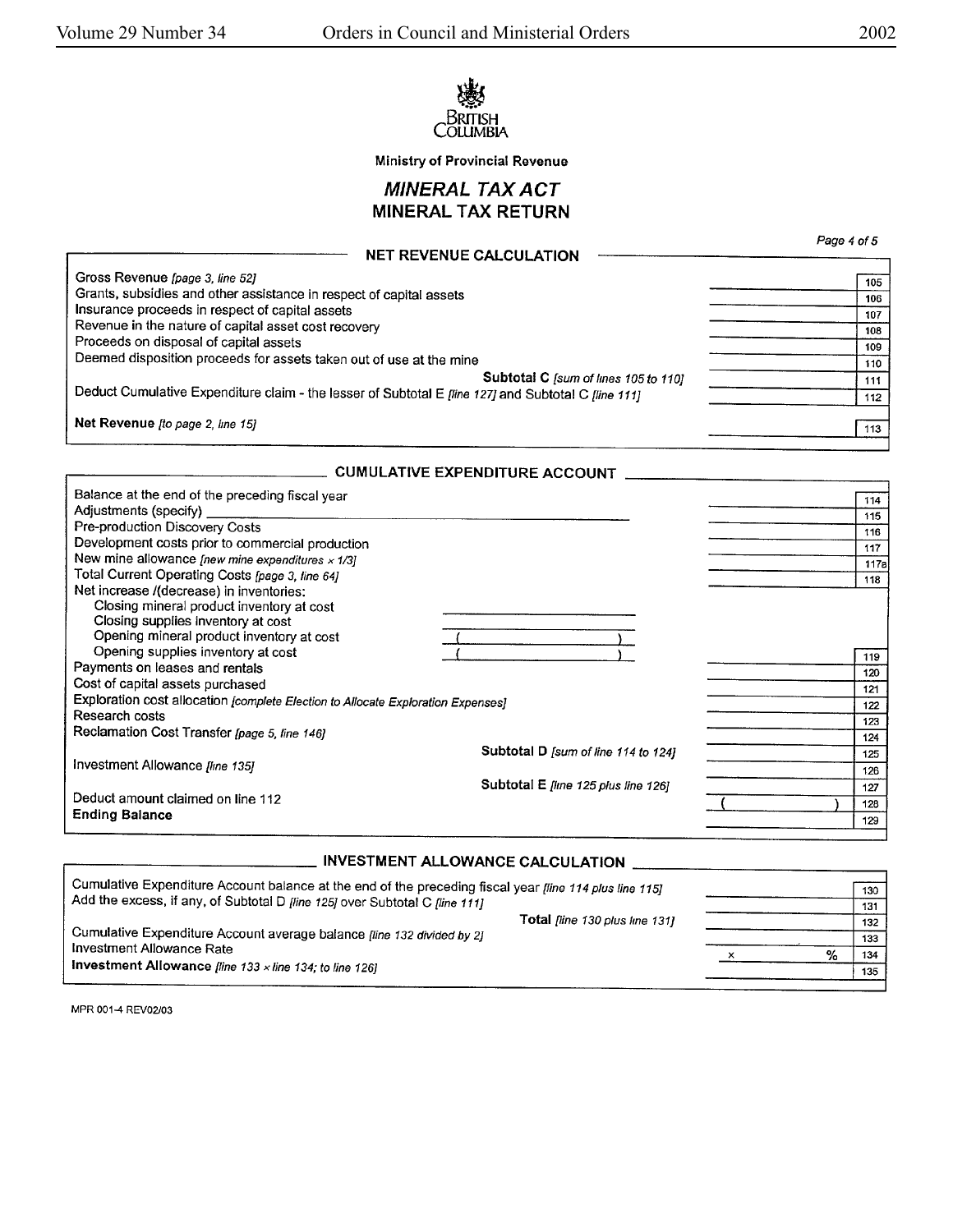



**MINERAL TAX ACT MINERAL TAX RETURN** 

Page 5 of 5

٦

## RECLAMATION COSTS and RECLAMATION TAX CREDITS

| <b>RECLAMATION COST ACCOUNT</b>                                                                                         |             |
|-------------------------------------------------------------------------------------------------------------------------|-------------|
| Balance of the Reclamation Cost Account at the end of the preceding fiscal year                                         | 136         |
| Additions:                                                                                                              |             |
| Reclamation fund contributions incurred before January 8, 1998                                                          | 137         |
| Non-capital reclamation costs incurred before January 8, 1998                                                           | 138         |
| Costs of assets for reclamation purposes incurred before January 8, 1998                                                | 139         |
| Amount elected to be added under s. 5(1) of the Reclamation Regulation<br>[complete Reclamation Cost Election Schedule] | <b>139a</b> |
|                                                                                                                         |             |
| Subtotal G fsum of lines 136 to 139al                                                                                   | 140         |
| Deductions:                                                                                                             |             |
| Reclamation fund refunds received or receivable                                                                         | 141         |
| Reclamation cost recoveries                                                                                             | 142         |
| Amount used in respect of tax credit claimed in the preceding period                                                    |             |
| [credit claimed divided by the Net Revenue Tax rate]                                                                    | 143         |
| Non-capital reclamation cost transfer to reduce Net Current Proceeds                                                    |             |
| famount elected under s. 4(1) of the Reclamation Regulation; may not exceed the sum of line 137 and line 138;           |             |
| to page 3, line 891                                                                                                     | 144         |
| Subtotal H [sum of lines 141 to 144]                                                                                    | 145         |
| Reclamation cost transfer to the Cumulative Expenditure Account <i>to page 4, line 124]</i>                             |             |
| [amount elected under s. 4(1) of the Reclamation Regulation - complete Reclamation Cost Transfer Schedule]              | 146         |
|                                                                                                                         | 147         |
| Subtotal I lline 145 plus line 1461                                                                                     |             |
| Ending Balance [the amount, if any, by which subtotal G exceeds subtotal I; to page 5, line 38]                         | 148         |
|                                                                                                                         |             |
|                                                                                                                         |             |
| Reclamation Recovery [the amount, if any, by which subtotal I exceeds subtotal G; to page 3, line 49]                   | 149         |

#### **RECLAMATION TAX CREDIT ACCOUNT**

| Balance of the account at the end of the preceding fiscal year   | 34  |
|------------------------------------------------------------------|-----|
| Deduct reclamation tax credit claim of the preceding fiscal year | -35 |
| Add Net Revenue Tax payable <i>[page 2, line 19]</i>             | 36  |
| Ending Balance Ito page 5, line 41]                              | -37 |

|                                                                                                      | <b>RECLAMATION TAX CREDIT CLAIM CALCULATION</b>                                                                                                                        |   |                |
|------------------------------------------------------------------------------------------------------|------------------------------------------------------------------------------------------------------------------------------------------------------------------------|---|----------------|
| (i)                                                                                                  | Reclamation Cost Account ending balance <i>[line 148]</i><br>Net Revenue Tax rate<br>Amount of Reclamation Cost Account creditable <i>fline</i> $38 \times$ line $391$ | ℅ | 38<br>39<br>40 |
| (ii)                                                                                                 | Reclamation Tax Credit Account ending balance fline 37                                                                                                                 |   | 41             |
| Reclamation Tax Credit Claim [claim an amount up to the lesser of line 40 and 41; to page 2, line 4] |                                                                                                                                                                        |   | 42             |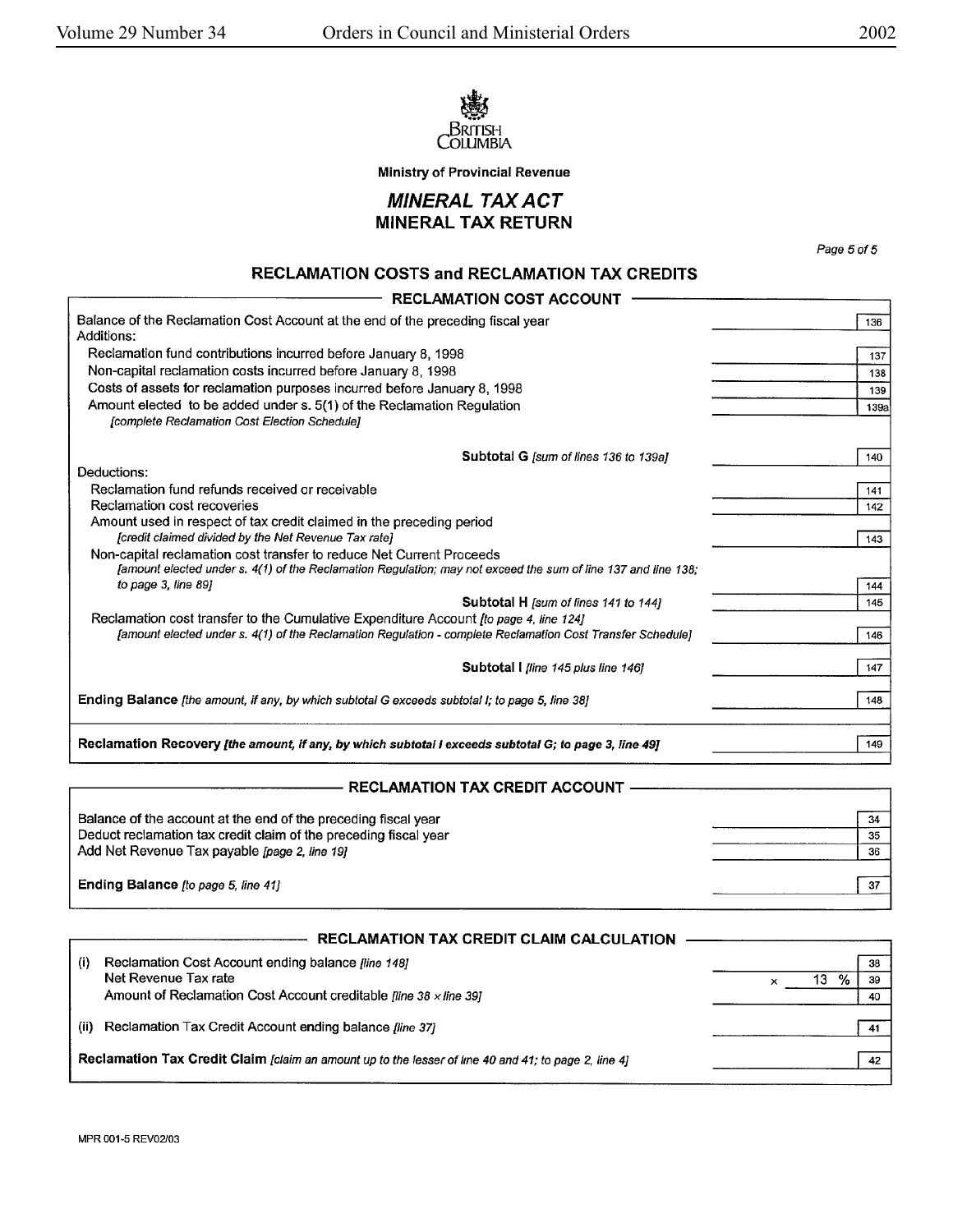**PLACER GOLD MINE MINERAL TAX RETURN**  (for use only by Placer Gold Mine Operators for calendar years after 1998) Freedom of Information and Protection of Privacy Act - The personal information requested on this form is collected under the authonty of, and will be used for purposes of Freedom Crimining the Mrneral Tax Act RSBC1996 c. 291 If you have any questions about the collection and use of this information, please contact the Mineral, Oil and Gas Revenue Branch at P O Box 9328 Stn Prov. Gov't, Victona, B C V8W 9N3 250 952-0192.<br>CALENDAR YEAR I I I FILE NO. Proportionate Share of the Mine Reported on this Return % I <sup>601</sup> **NAME OF MINE I** LOCATION OF MINE NAME OF OPERATOR ADDRESS OF OPERATOR **PERSON TO WHOM INQUIRIES REGARDING THIS RETURN SHOULD BE DIRECTED**  Name **Telephone Number (Community Fax Number** Community Fax Number  $\sqrt{ }$  -----------**INVENTORY RECONCILIATION**  Gold **Other Placer Minerals (Specify Unit of Measure)**  Inventory at beginning of year  $\overline{02}$ .  $\overline{602}$  607  $\overline{607}$  607 Add : Placer minerals produced during the year 603 608 **Subtotal** 604 609 Less: Placer minerals sold during the year  $($   $)$  605 ( ) 610 **Inventory at end of year <b>of the contract of the contract of the contract of the contract of the contract of the contract of the contract of the contract of the contract of the contract of the contract of the contract of CALCULATION OF MINERAL TAX**  Sales of placer gold during the year 621 Sales of other placer minerals during the year 622 **Subtotal [sum of lines 621 & 622]** 623 Tax Rate 0.5%  $\times$  0.005  $624$ **Mineral Tax Payable [line 623**  $\times$  **line 624]**  $\overline{625}$  $\overline{625}$ Deduct: Amounts previously remitted for the year ( ) 626 Other credits (specify) ( ) <sup>627</sup> Balance of Tax Payable/(Overpaid) [sum of lines 625 to 627] **628 627 628** Add late filing penalty (\$25/day to a maximum of *\$2,500* plus 5% of unpaid tax on line *628]* <sup>629</sup> Amount Payable/(Overpaid) **630** 630 Do you want overpayment  $\parallel$  Refunded  $\parallel$  Credited to another year [Overpayments will be credited to the following year unless refund box checked] **Remittance with this Return** 1\$ <sup>631</sup> **CERTIFICATION**  , certify that this return, including statements and any accompanying schedules, has been examined by me and, to the best of my knowledge and belief, reflects the results from the operation of the mine for the above calendar year and is in conformity with the provisions of the Mineral Tax Act. (Date) (Signature) (Title} **DELIVERY**  Please submit the completed return together with financial statements for the mine and a cheque payable to the Minister of Finance in payment of any balance owing by March 31<sup>st</sup> following the end of the calendar year to: **Commissioner, Mineral Tax Act HAVE YOU INCLUDED:** 0 **Financial Statements PO Box 9328 Stn Prov Gov't Victoria, B.C. VSW 9N3**  0 **Cheque for balance owing**  Facsimile 250 952-0191 Telephone 250 952-0192 or 1-800 667-1182 MPR 003-1 REV99..07

SCHEDULE C

**MINERAL TAX ACT** Ministry of Provincial Revenue

British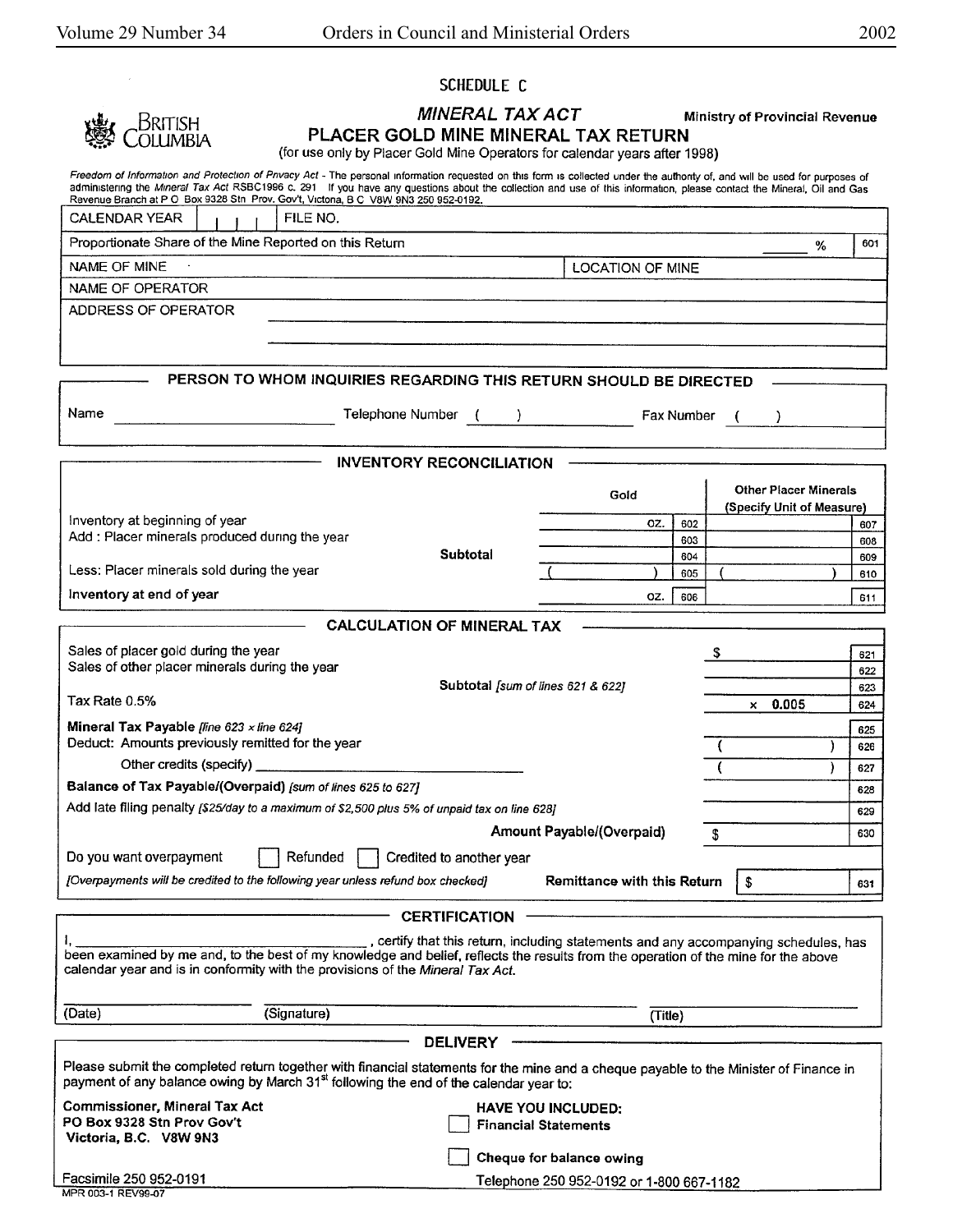#### SCHEDULE D



# **MINERAL TAX ACT** Ministry of Provincial Revenue **QUARRY MINERAL TAX RETURN**

 $\frac{9}{6}$ %

|  | (for use only by Quarry Operators for calendar years after 2000) |  |
|--|------------------------------------------------------------------|--|

Freedom of Information and Protection of Pnvacy Act - The personal information requested on this form is collected under the authority of, and will be used for purposes of administering the *Mineral Tax Act* RSBC1996 c\_291\_ If you have any questions about the collection and use of this information, please contact the Mineral, Oil and Gas Revenue<br>Branch at P O\_Box 9328 Stn\_Prov\_Gov't, Victori

| Fax Number (                     |
|----------------------------------|
|                                  |
|                                  |
| <b>TONNES</b><br><b>PRODUCED</b> |
|                                  |
|                                  |
|                                  |

| <b>TOTAL TONNES</b>                                                                                                              |            |     |
|----------------------------------------------------------------------------------------------------------------------------------|------------|-----|
| <b>CALCULATION OF MINERAL TAX</b>                                                                                                |            |     |
| Total Tonnes produced during the calendar year (enter total tonnes from above)                                                   |            | 701 |
| Deduct: Production Exemption (Max of 25,000 tonnes per operator, max. 25,000 tonnes per quarry regardless of the # of operators) |            | 702 |
| Deduct: Moisture Exemption (Applicable only to matenals with excessive moisture content as pre-approved by the Commissioner)     |            | 704 |
| <b>Subtotal</b>                                                                                                                  |            | 705 |
| Tax Rate \$ 0.15 per tonne                                                                                                       | $x$ \$0.15 | 706 |
| Mineral Tax Payable [ line 705 x line 706 ]                                                                                      |            | 707 |
| Deduct: Payments /Other credits (if any, please specify)______                                                                   |            | 708 |
| <b>Balance of Tax Payable/(Overpaid)</b>                                                                                         |            | 709 |
| Add late filing penalty [\$25/day to a maximum of \$2,500 plus 5% of unpaid tax on line 709 ]                                    |            | 710 |
| Amount Payable/(Overpaid), rounded to the nearest dollar                                                                         |            | 711 |
| Do you want overpayment<br>$\Box$ credited to another year<br>$\Box$ refunded                                                    |            |     |
| <b>Remittance with this Return</b><br>[Overpayments will be credited to the following year unless refund box checked]            |            | 712 |

**CERTIFICATION**  , certify that this return, including statements and any accompanying schedules, has been examined by me and, to the best of my knowledge and belief, reflects the results from the operation of the quarry(s) for the above calendar year and is in conformity with the provisions of the Mineral Tax Act. {Date) (Signature) (Title) **DELIVERY**  Please submit the completed return together with financial statements for the quarry(s) and a cheque payable to the Minister of Finance in payment of any balance owing by March 31<sup>st</sup> following the end of the calendar year to: Commissioner, Mineral Tax Act **PO Box 9328** Stn **Prov Gov't Victoria, B.C. VBW 9N3**  Facsimile 250 952-0191 **HAVE YOU INCLUDED:**  D **Financial Statements**  D **Cheque for balance owing**  Telephone 250 952-0192 or 1 800 667-1182